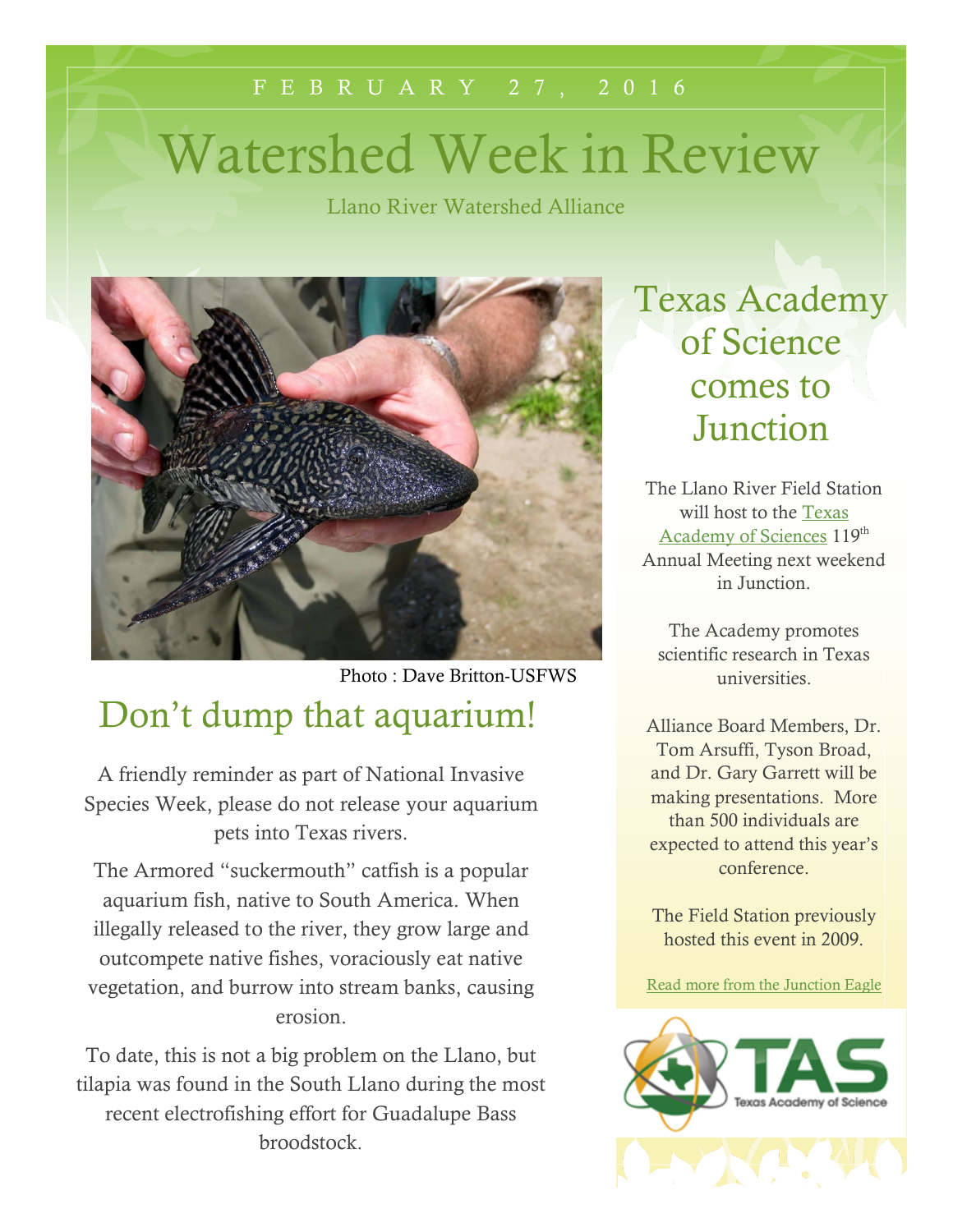## Groundwater District must pay pecan farmer for 'takings' associated with pumping regulations

*"The question before the Hondo jury was how much the Bragg's orchards were worth with unlimited water from the Edwards Aquifer and how much they were worth without it"*

In a case that has been watched by agricultural interests and water managers for years, a Hondo, Texas court ruled last Monday that the Edwards Aquifer Authority (EAA) must pay a local pecan farmer over \$4 million for a 'regulatory takings' of their property.

Following the creation of the EAA by the Texas Legislature in 1993, the Authority set pumping limits to afford protection to Comal and San Marcos Springs, home of several federally listed endangered species.

Local pecan farmers (the Braggs) applied for two pumping permits under the EAA's new pumping limits, which the Authority based on historical use. The EAA denied one of the Braggs' permit requests and granted onehalf of the amount of the other. The Braggs sued the Authority for regulatory takings in 2006. The case has been winding its way through the legal system since then. [Click here for a history of the case.](http://agrilife.org/texasaglaw/2013/08/29/decisions-decisions/)

How this ruling will impact the ability of other groundwater districts to manage aquifers through pumping regulations is yet to be seen.

[Read more from San Antonio Express-News](http://www.expressnews.com/news/local/article/BRAGG-VERDICT-6847721.php)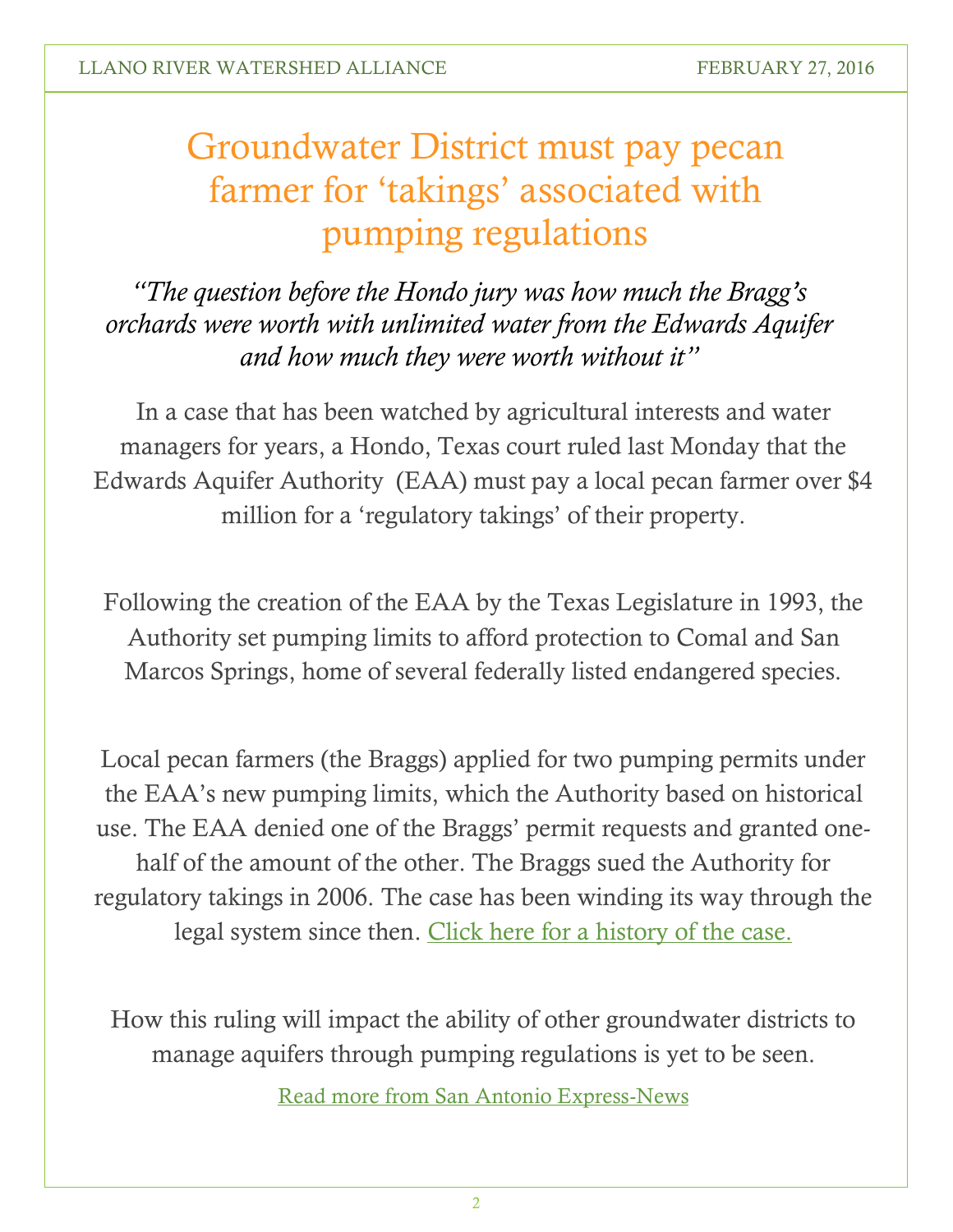#### LLANO RIVER WATERSHED ALLIANCE FEBRUARY 27, 2016

### Protecting Vernal Pools on Enchanted Rock

Starting March  $1<sup>st</sup>$ , dogs will no longer be allowed on the Summit Trail that ascends the top of Enchanted Rock.

*"Enchanted Rock State Natural Area is an incredibly special place for thousands of Texans who visit the granite dome every year…It is equally important for a number of plants and wildlife that inhabit the area…"*

--Doug Cochran, Superintendent



The surface of Enchanted Rock is covered with natural depressions, called vernal [pools,](https://tpwd.texas.gov/publications/pwdpubs/media/pwd_cd_p4507_119p.pdf) which routinely fill with water and create miniature ecosystems on the bare granite surface. Many of these pools support a unique species of invertebrate, the fairy shrimp. "Unfortunately, we are seeing these pools become more polluted with increasing human and pet encroachment," said Cochran.

The new rules are the result of preliminary findings on a two-year research study on the conditions in the vernal pools. When compared with a baseline study from 1965, these initial findings have necessitated a need to tack action to protect these miniature ecosystems. [… learn](http://tpwd.texas.gov/newsmedia/releases/?req=20160225a) more



Photo: US Fish Wildlife Service

#### More on Fairy Shrimp

Have you ever noticed what appear to be tadpoles swimming around in a puddle following a rain? Look more closely. These may be fairy shrimp, a relative of the "Sea-Monkeys" our parents used to buy us when we were kids.

Fairy Shrimp eggs (actually cysts) survive in small landlocked temporary pools (like vernal pools) for years between periods of inundation. Then, when conditions are right, they come to life.

**[Read more about these fascinating creatures](http://www.tpwmagazine.com/archive/2006/jul/legend/)**